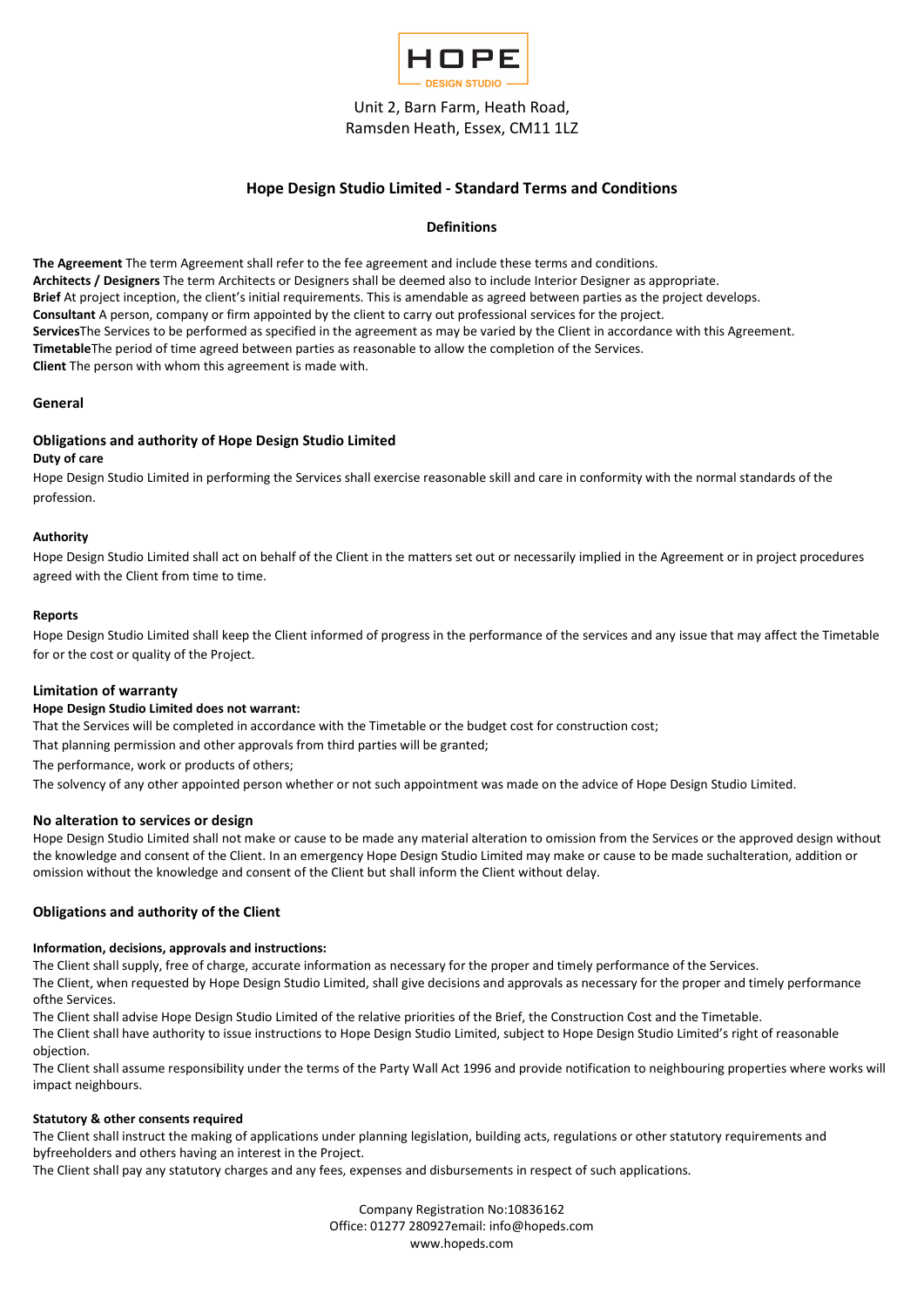

The Client shall not hold Hope Design Studio Limited responsible for the outcome of any planning decisions made by the authorities. The Client shall not require Hope Design Studio Limited to enter any Collateral Agreement with a third party which imposes greater obligations or liabilities on Hope Design Studio Limited than does the Agreement.

Where works involve building within 3m or over existing drain runs, separate consent may be required from the local water authority. This will be the responsibility of the Client to obtain these consents, unless Hope Design Studio have been specifically engaged to undertake this process on behalf of the Client.

## Appointment and payment of others

Where it is agreed that Consultants or other persons are to be appointed, the Client shall appoint and pay them under separate agreements and shall confirm in writing to Hope Design Studio Limited the services to be performed by such persons so appointed.

The Client shall employ a contractor under a separate agreement to undertake construction or other works relating to the Project, The Client shall hold the Contractor and not Hope Design Studio Limited responsible for the contractor's management and operational methods and for the proper carrying out and completion of the works and for health and safety provisions on the Site.

The Client shall hold the contractor and not Hope Design Studio Limited responsible for the proper installation of all products and materials into the Works. Installations should be as per the manufacturers guidelines only.

The Client shall, where Hope Design Studio Limited consents to enter into a Collateral Agreement with a third party in respect of the Project, procure that the contractor is equally bound by reference to its contractual obligations to the Client.

The Client shall only issue instructions to the contractor through Hope Design Studio Limited, and the Client shall not hold Hope Design Studio Limited responsible for any instructions issued other than through Hope Design Studio Limited.

## Responsibilities of others

By accepting the Services and cost estimate of Hope Design Studio Limited the Client is agreeing to these Terms and Conditions. The Client, in respect of any work or services in connection with the Project performed or to be performed by any person other than Hope Design Studio Limited, shall:

Hold such person responsible for the competence and performance of the services and for visits to the site in connection with the work undertaken by such person;

Require such person to co-operate with Hope Design Studio Limited and provide to Hope Design Studio Limited all drawings and information reasonably needed for the proper and timely performance of the Services; Require such person, when requested by Hope Design Studio Limited, to consider and comment on work of Hope Design Studio Limited in relation to the work of such person so that Hope Design Studio Limited may consider making any necessary change to Hope Design Studio Limited's work.

The Client shall hold the Main Contractor and/or other contractors appointed to undertake construction works, and not Hope Design Studio Limited responsible for the management and operational methods necessary for the proper carrying out and completion of the construction works (including demolition & temporary works) in compliance with the building contract and for health and safety provisions on the Site.

## Site signboards

The Client shall allow Hope Design Studio Limited to display standard sized A2 professional signboards on the site in appropriate locations for the duration of works on site. On larger sites the display of purpose made publicity banners may also be requested following discussion between Architect / Agent and Client and permission shall not be unreasonably withheld.

## Fees for performance of the Services

The fees for performance of the Services, including any additional or other services, shall be calculated and charged as set out in the Agreement.

## Extra Fees

Extra Fees, calculated on a time basis unless otherwise agreed, shall be payable to Hope Design Studio Limited, if:

Hope Design Studio Limited is involved in extra work or incurs extra expense for reasons beyond the control of Hope Design Studio Limited. Reasons for such entitlement include, but shall not be limited to:

Hope Design Studio Limited being required to vary any item of work commenced or completed pursuant to the Agreement and/or performance of the Services being delayed, disrupted or prolonged;

Should planning consent be refused work undertaken to redesign shall be considered new work and a cost estimate shall be provided to complete the proposed works, account shall be given to previous works undertaken and reflected in the new estimate.

Should the Client choose to amend the design after drawings have been submitted to the council and rework involves additional hours spent. If Hope Design Studio Limited consents to enter into any third party agreement the form or beneficiary of which had not been agreed by Hope Design Studio Limited at the date of the Agreement, Hope Design Studio Limited shall be entitled to payment of Hope Design Studio Limited 's reasonable costs of assuming such additional liability, including but not limited to legal advice and obtaining any additional professional indemnity insurance required.

Hope Design Studio Limited shall inform the Client on becoming aware that this clause will apply. This clause shall not apply where the extra work or expense to which it refers is due to a breach of the Agreement by Hope Design Studio Limited.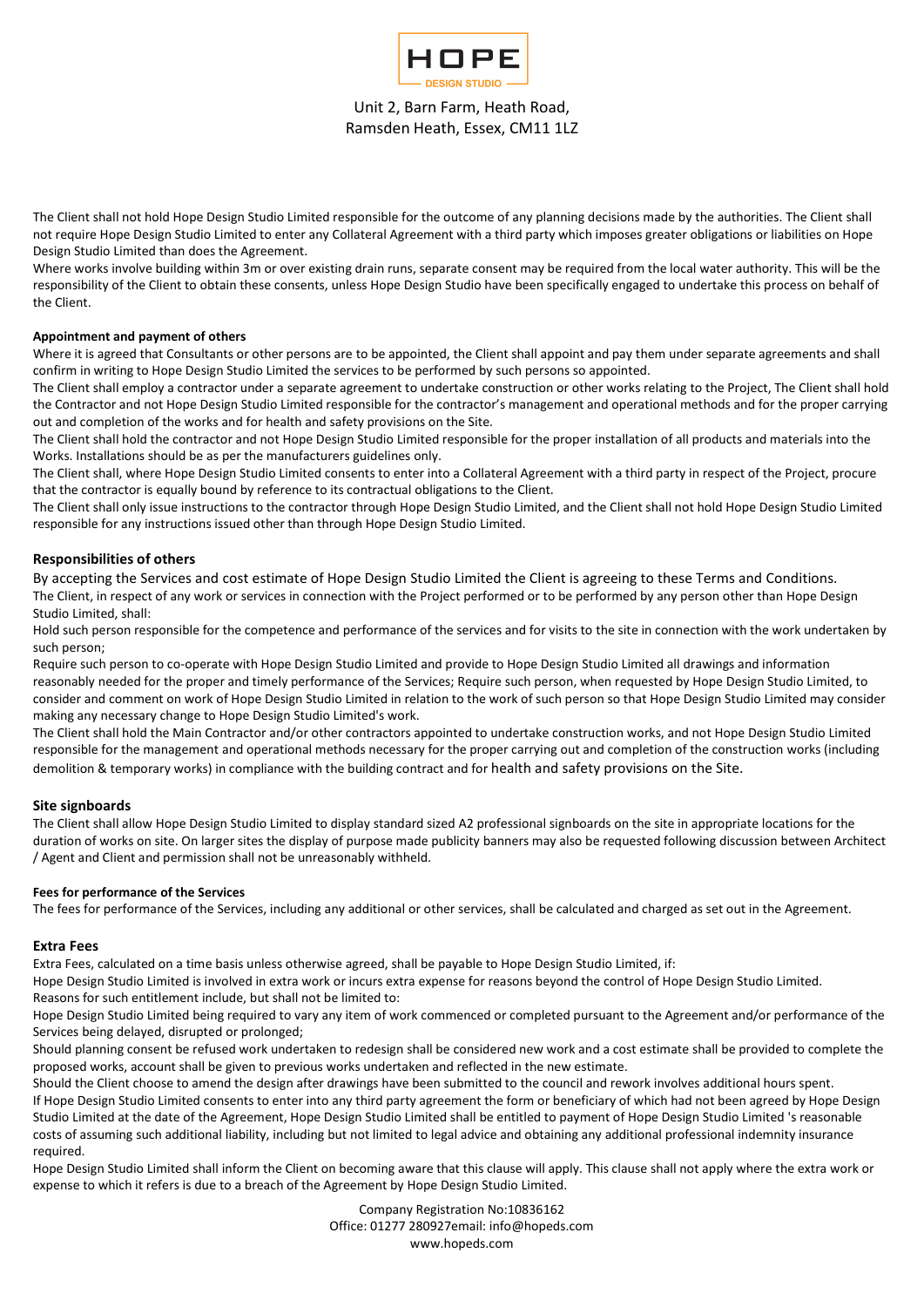

Where Hope Design Studio Limited deals with enforcement issues this will be charged at an hourly rate of £65 per hour. Any appeal work considered additional to the appeal fee quote will be charged at £75 per hour over and above the appeal fee.

Meetings should be completed in a timely manner within the 1 hour or 2 hour appointed time slots depending on meeting type. Whilst limited grace is given to slight over runs, meeting extending more than 25% beyond the planned times will be charged proportionally at the hourly rates of those attending measured from the end of the original time slot.

Any appeal meetings will be charged at a flat rate of £150 per meeting. This does not include mileage printing etc. Should any case go to appeal we will quote a flat fee at the time.

For projects more than 15 miles from the office (as measured by road) a rate of 75p per mile will be added to the overall cost based (e.g. Mile 16 = 75p, Mile 17 = £1.50 etc)

Site visits after local authority approvals have been granted will be charged at £75 per visit plus mileage costs.

Administration charges will be set at the hourly rates listed below and calculated based on actual time spent on a specific task.

## Expenses and Disbursements

The Client shall reimburse Hope Design Studio Limited for specified expenses in the manner stated in the Agreement. Expenses other than those specified and incurred with the prior authorisation of the Client and any disbursements made on the Client's behalf shall be reimbursed at net cost plus any handling charge stated in the Agreement. Rates are reviewed annually and will become effective upon issue.

### Maintain records

Hope Design Studio Limited shall maintain basic records of time spent on Services performed on a time basis and of any Expenses and Disbursements to be reimbursed at net cost and shall make these available to the Client on reasonable request.

#### Payment

Payments under the Agreement shall become due to Hope Design Studio Limited on issue of Hope Design Studio Limited's accounts. The final date for such payments by the Client shall be 14 days from the date of issue of an account.

Instalments of fees shall be calculated on the basis ofHope Design Studio Limited's estimate of the percentage of completion of the stages or other Services or such other method as is specified in the Agreement.

To progress through the stages of works, each stage much by paid in full before work can begin on the next stage. Failure to do this may result with the project being delayed.

All rights of set-off at common law or in equity are hereby expressly excluded.

#### Late payment

Any sums due and remaining unpaid at the expiry of 7 days after the date of issue of an account from Hope Design Studio Limited shall bear interest in accordance with the provisions of this appointment, at 2% per month from the date of issue of the account. An administration charge will also be added.

For the avoidance of doubt Hope Design Studio Limited 's entitlement to interest at the specified rate and costs shall also apply in respect of any amounts that are awarded to Hope Design Studio Limited in adjudication, arbitration or legal proceedings.

#### Recovery of costs

The Client shall indemnify Hope Design Studio Limited in respect of all costs reasonably incurred by Hope Design Studio Limited (including costs of Hope Design Studio Limited 's time) in recovering any amounts not paid when due and/or interest arising; or in relation to any claim or any part of any claim made by the Client which Hope Design Studio Limited successfully defends or the Client abandons.

#### Payment on suspension or determination

If the performance of the Services is suspended or determined, Hope Design Studio Limited shall issue an account or accounts in accordance with the Agreement for, and shall be entitled to payment of:

Any part of the fee or other amounts due at the date of suspension or determination; and Any loss and/or damage caused to Hope Design Studio Limited by the suspension and any resumption or the determination together with any license fee due if the notice of suspension or determination is given:

By the Client, except where the suspension or determination arises from a material breach of the Agreement by Hope Design Studio Limited; or By Hope Design Studio Limited because of a breach of the Agreement by the Client.

## **VAT**

Fees and expenses arising under the Agreement do not include value added tax. The Client shall pay any value added tax chargeable on the net value of Hope Design Studio Limited 's fees and expenses, if applicable and when indicated.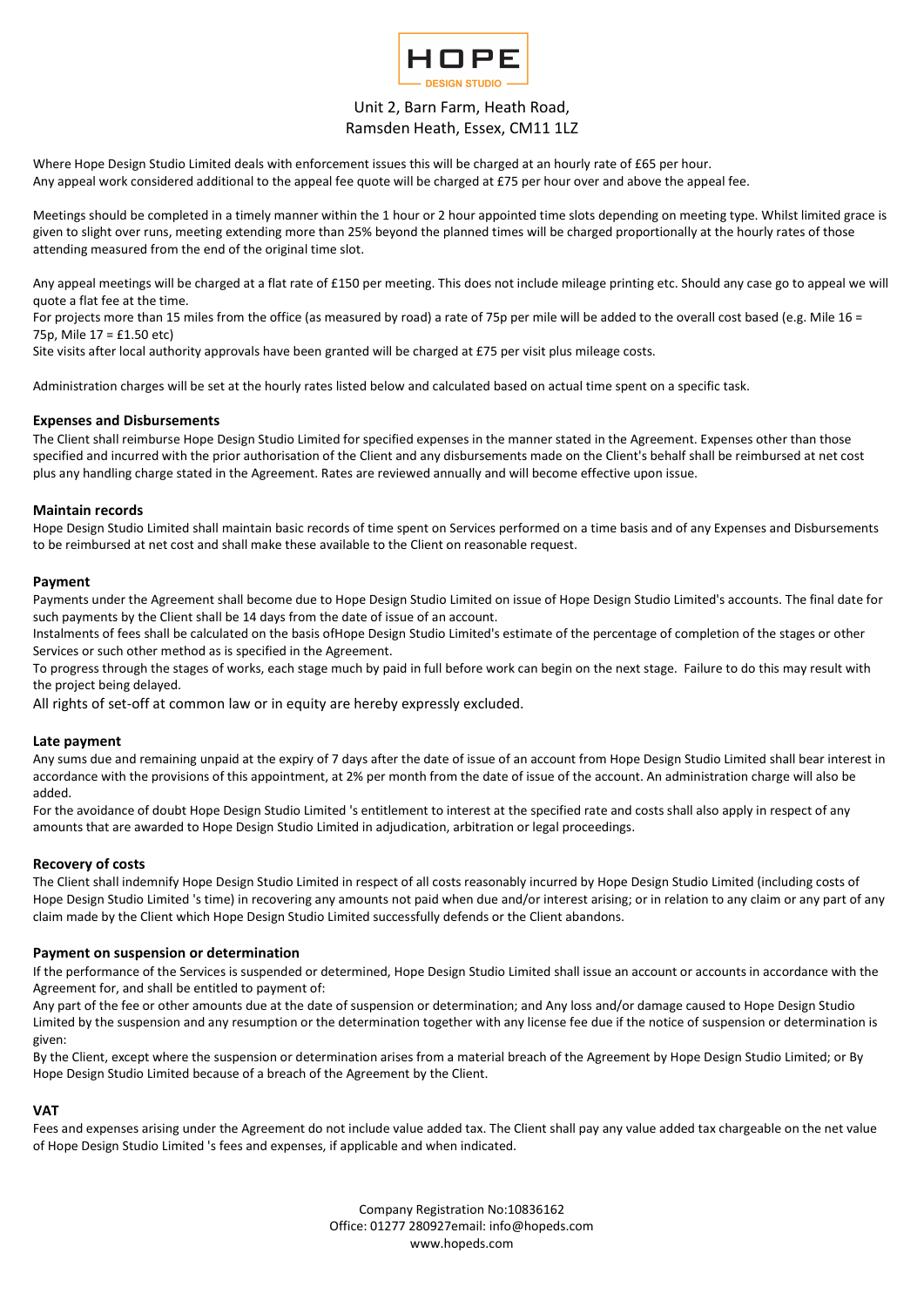

## Intellectual Property /Copyright and use of information Copyright

Hope Design Studio Limited owns the copyright in the work produced in the performance of the Services and generally asserts Hope Design Studio Limited 's moral rights and all other rights to be identified as the author of the artistic work/work of architecture comprising the Project.

## Use of information

The Client shall have a license to copy and use and allow other Consultants and contractors providing services to the Project to use and copy drawings, documents and bespoke software produced by Hope Design Studio Limited in performing the Services, hereinafter called 'the Material', but only for purposes related to the Project on the Site or part of the Site to which the design relates.

Such purposes shall include operation, maintenance, repair, reinstatement, alteration, extending, promotion, leasing and/or sale of the Project but shall exclude the reproduction of Hope Design Studio Limited 's design for any part of any extension of the Project and/or for any other project, unless a license fee in respect of any identified part of Hope Design Studio Limited 's design is stated in the Agreement. Provided that:

Hope Design Studio Limited shall not be liable if the Material is modified other than by or with the consent of Hope Design Studio Limited, or used for any purpose other than that for which it was prepared, or used for any unauthorised purpose;

If it is intended to make any permitted use after the date of the last Service performed under the Agreement and prior to practical completion of the construction of the Project, the Client shall:

(a) obtain Hope Design Studio Limited 's confirmation of the degree of completion of the Material; and

(b) pay to Hope Design Studio Limited any license fee specified in the Agreement or a reasonable license fee;

In the event of the Client being in default of payment of any fees or other amounts due, Hope Design Studio Limited may suspend further use of the license on giving 7 days' notice of the intention of doing so.

Use of the license may be resumed on receipt of outstanding amounts;

The Client shall obtain or ensure that any third party shall obtain any necessary license and pay any fees arising for access to any software used toproduce any of the Material.

Hope Design Studio Limited shall have the right to reproduce photographs and descriptive text of the Project in their practice brochures, Website, newspapers, magazines, competition entries and other presentation material.

Neither the Client nor Hope Design Studio Limited shall disclose to any other person information identified in writing as confidential unless reasonably necessary:

For performance of the Services; or

In order to take professional advice in relation to the Agreement or the Services; orIn order to obtain/maintain insurance cover as required by the Agreement, or Because of disputes arising out of or in connection with the Agreement; or As required by law.

Hope Design Studio Limited shall not be required or be under any duty to release or disclose any information on their files that it may have or be deemed to have about any matter if Hope Design Studio Limited believes this to be not in their best interests.

## Liabilities and insurance

## Professional indemnity insurance

Hope Design Studio Limited shall obtain professional indemnity insurance for not less than the amount stated in the Agreement for any one occurrence or series of occurrences arising out of anyone event.

Hope Design Studio Limited shall maintain such insurance until at least the expiry of the period stated in the Agreement from the date of the last Services performed under the Agreement or (if earlier) practical completion of the construction of the Project provided such insurance is available at commercially reasonable rates and generally available in the insurance market to Hope Design Studio Limited.

Hope Design Studio Limited, when reasonably requested by the Client, shall produce for inspection documentary evidence that the professional indemnity insurance required under the Agreement has been obtained and/or is being maintained.

Hope Design Studio Limited shall inform the Client if such insurance Is or becomes unavailable for any aspect of the Project specified by the insurer including, but not limited to, any material, such as asbestos or any event such as an act of terrorism; orCeases to be available at commercially reasonable rates in order that Hope Design Studio Limited and Client can discuss the best means of protecting their respective positions in respect of the Project in the absence of such insurance.

No liability shall attach to Hope Design Studio Limited in respect of services except such liability as is covered by Hope Design Studio Limited's professional indemnity insurance.